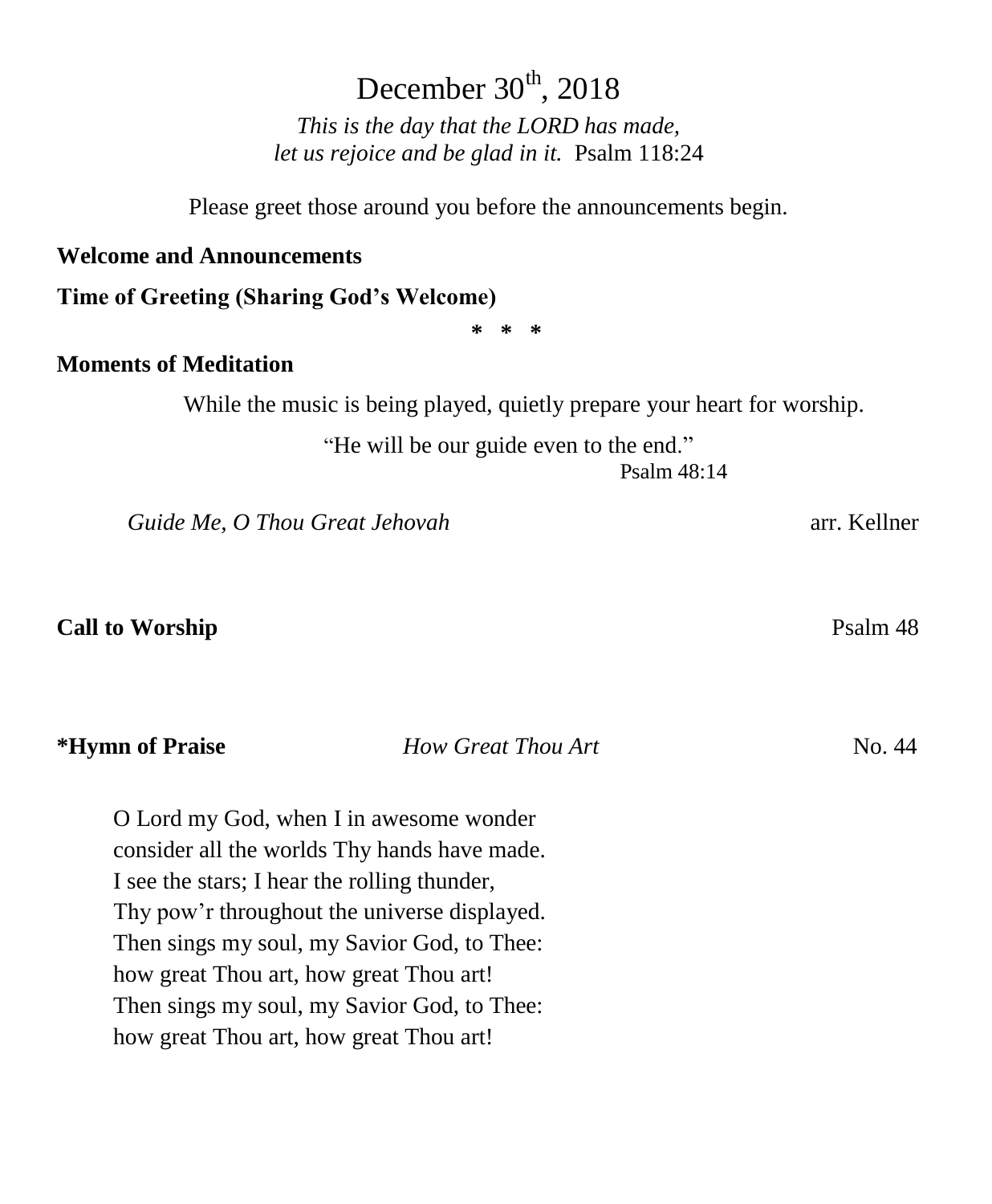When through the woods and forest glades I wander and hear the birds sing sweetly in the trees, when I look down from lofty mountain grandeur, and hear the brook and feel the gentle breeze; Then sings my soul, my Savior God, to Thee: how great Thou art, how great Thou art!

And when I think that God, His Son not sparing, sent Him to die, I scarce can take it in, that on the cross, my burden gladly bearing, He bled and died to take away my sin. Then sings my soul, my Savior God, to Thee: how great Thou art, how great Thou art!

When Christ shall come with shout of acclamation and take me home, what joy shall fill my heart! Then I shall bow in humble adoration, and there proclaim, my God, how great Thou art. Then sings my soul, my Savior God, to Thee: how great Thou art, how great Thou art!

#### **\*Prayer of Invocation**

**Scripture Reading**  $\text{Acts } 20:17-38$ Pew Bible Page 1729

#### **Prayer of Confession**

Almighty God, Father of our Lord Jesus Christ, Maker of all things, Judge of all men; we acknowledge and bewail our manifold sins and wickedness, which we, from time to time, most grievously have committed, by thought, word, and deed, against Your Divine Majesty, provoking most justly Your wrath and indignation against us. We do earnestly repent and are heartily sorry for these our misdoings: The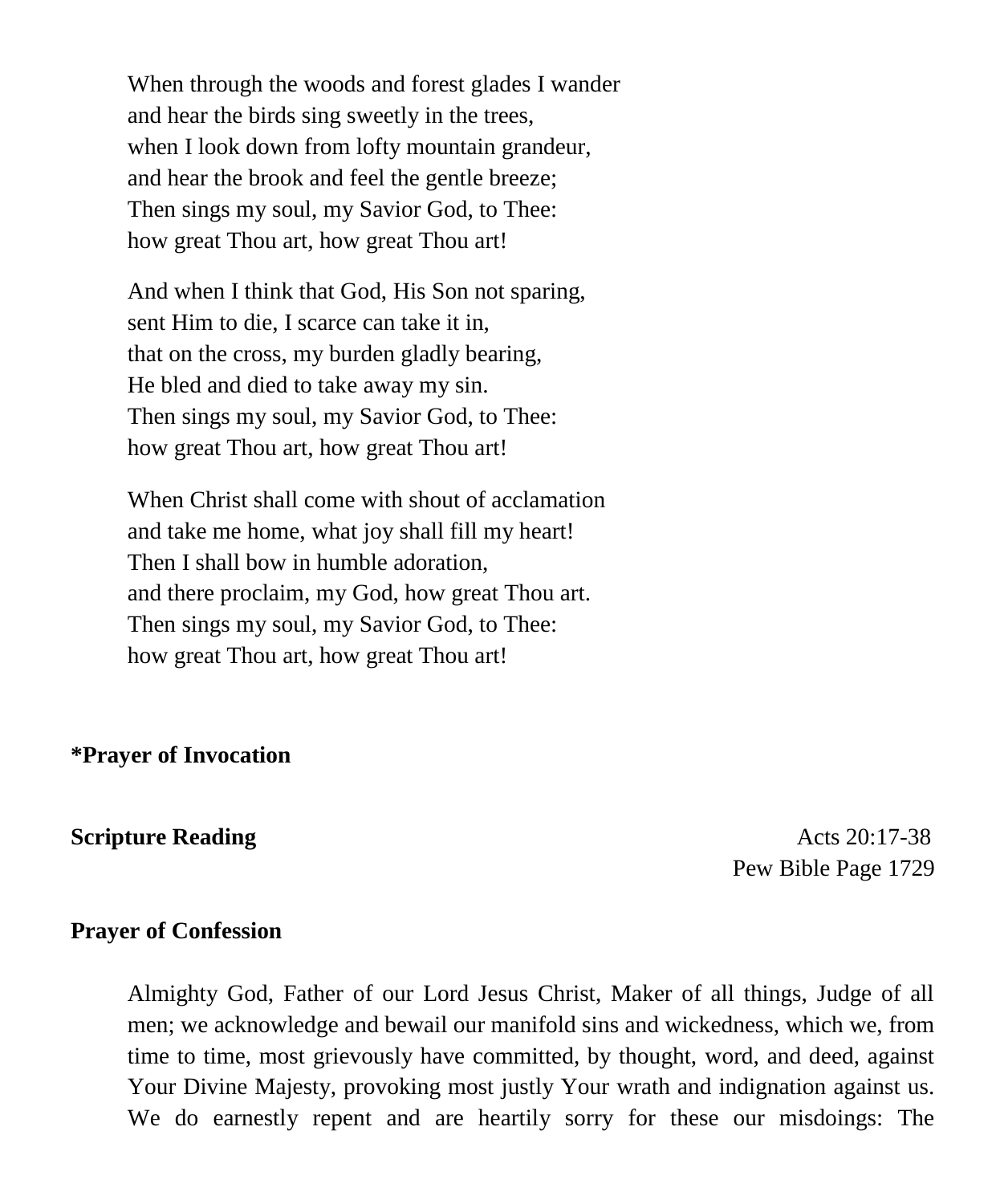remembrance of them is grievous unto us; the burden of them is intolerable. Have mercy upon us, have mercy upon us, most merciful Father. For Your Son our Lord Jesus Christ's sake, forgive us all that is past, and grant that we may ever hereafter serve and please You in newness of life, to the honor and glory of Your Name; Through Jesus Christ our Lord. Amen.

#### **Assurance of Pardoning Grace** Matthew 9:13

<sup>2</sup> <sup>"</sup>But go and learn what this means: 'I desire mercy, not sacrifice.' For I have not come to call the righteous, but sinners."

### **\*Hymn of Thanksgiving** *Come, Ye Sinners, Poor and Wretched* No. 472

Come, ye sinners, poor and wretched, weak and wounded, sick and sore; Jesus ready stands to save you, full of pity joined with pow'r: He is able, He is able, He is able,

He is willing; doubt no more; He is willing; doubt no more.

Come, ye needy, come and welcome, God's free bounty glorify; true belief and true repentance, ev'ry grace that brings you nigh, without money, without money, without money, come to Jesus Christ and buy; come to Jesus Christ and buy.

Come, ye weary, heavy laden, bruised and broken by the fall; if you tarry till you're better, you will never come at all: not the righteous, not the righteous, not the righteous sinners Jesus came to call; sinners Jesus came to call.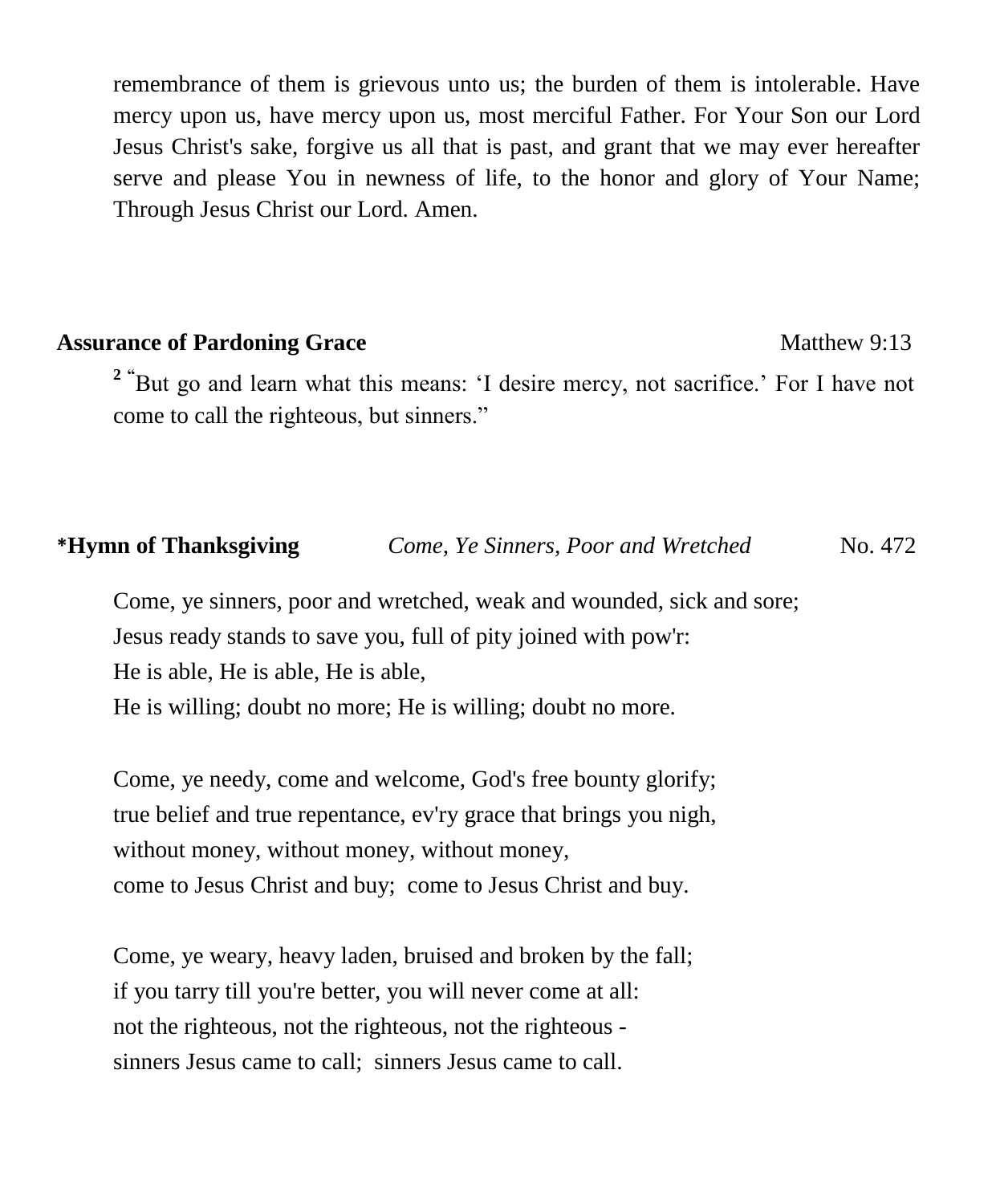Let not conscience make you linger, nor of fitness fondly dream; all the fitness He requireth is to feel your need of Him; this He gives you, this He gives you, this He gives you; 'tis the Spirit's rising beam; 'tis the Spirit's rising beam.

Lo! th'incarnate God, ascended, pleads the merit of His blood; venture on Him, venture wholly, let no other trust intrude: none but Jesus, none but Jesus, none but Jesus can do helpless sinners good; can do helpless sinners good.

#### **New City Catechism Question # 16**

#### **What is sin?**

Sin is rejecting or ignoring God in the world he created, rebelling against him by living without reference to him, not being or doing what he requires in his law – resulting in our death and the disintegration of all creation.

#### **Prayer of Intercession**

**Tithes and Offering** Be Thou My Vision *Be Thou My Vision* arr. Brunner

**\*Hymn of Preparation** *Abide with Me: Fast Falls the Eventide* No. 402

Abide with me: fast falls the eventide; the darkness deepens; Lord, with me abide: when other helpers fail, and comforts flee, help of the helpless, O abide with me.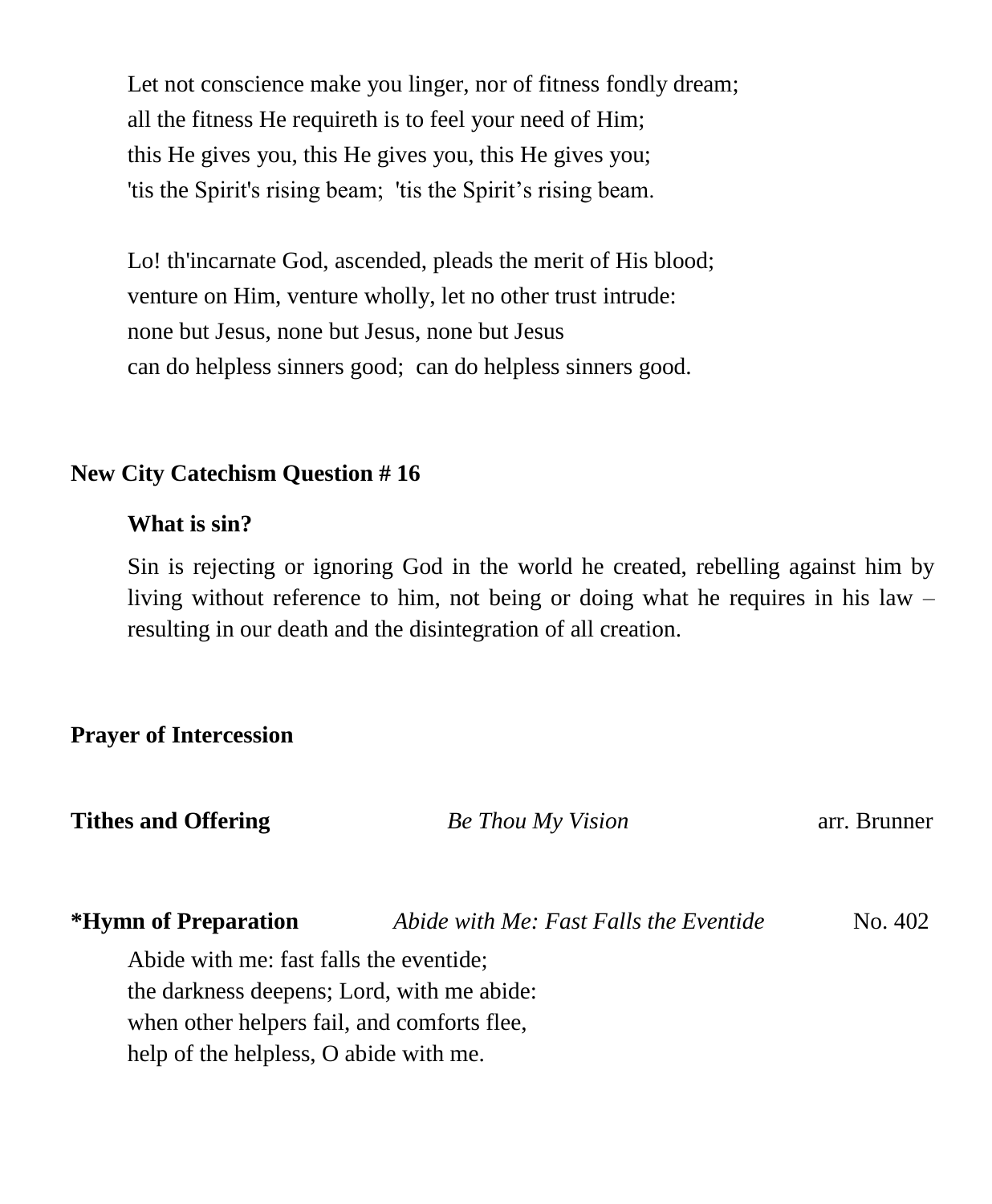Swift to its close ebbs out life's little day; earth's joys grow dim, its glories pass away; change and decay in all around I see; O Thou who changest not, abide with me.

I need Thy presence every passing hour; what but Thy grace can foil the tempter's pow'r? Who like Thyself my guide and stay can be? Through cloud and sunshine, O abide with me.

I fear no foe, with Thee at hand to bless: ills have no weight, and tears no bitterness. Where is death's sting? Where, grave, thy victory? I triumph still, if Thou abide with me.

Hold Thou Thy cross before my closing eyes; shine through the gloom, and point me to the skies: heav'ns morning breaks, and earth's vain shadows flee: in life, in death, O Lord, abide with me.

**Sermon A New Thing Isaiah 43:16-21** Pew Bible Page 1127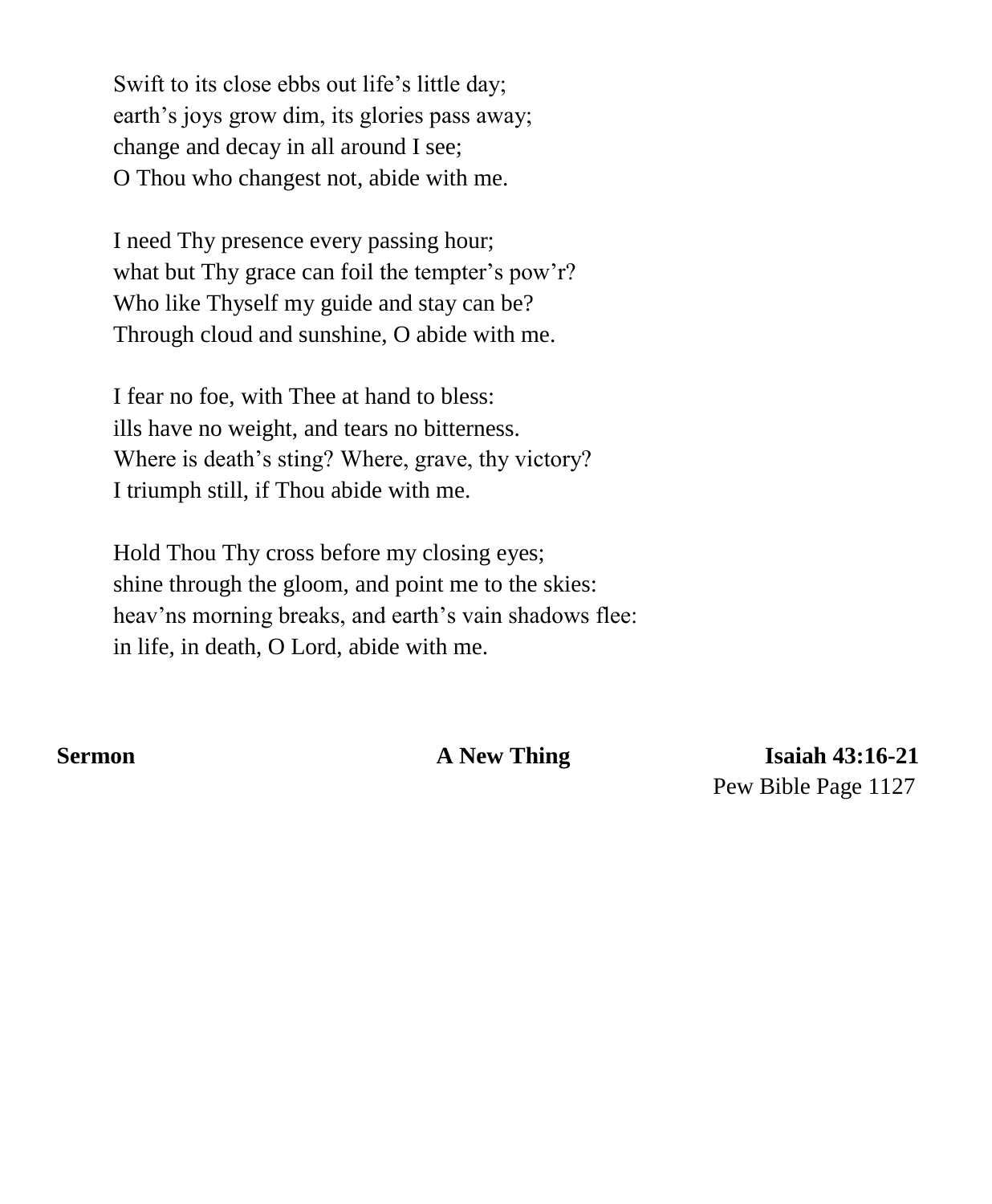#### **\*Hymn of Response** *Photos, Holy, Holy, Holy No. 100* **No. 100**

Holy, holy, holy! Lord God Almighty! Early in the morning our song shall rise to Thee. Holy, holy, holy! Merciful and mighty! God in three Persons, blessed Trinity!

Holy, holy, holy! All the saints adore Thee, casting down their golden crowns around the glassy sea; cherubim and seraphim falling down before Thee, who wert, and art, and evermore shalt be.

Holy, holy, holy! Though the darkness hide Thee, though the eye of sinful man Thy glory may not see, only Thou art holy; there is none beside Thee perfect in pow'r, in love, and purity.

Holy, holy, holy! Lord God Almighty! All Thy works shall praise Thy name in earth and sky and sea. Holy, holy, holy! Merciful and mighty! God in three Persons, blessed Trinity!

#### **\*Benediction**

### **\*Gloria Patri** No. 735

Glory be to the Father, and to the Son, and to the Holy Ghost; as it was in the beginning, is now, and ever shall be, world without end. Amen, amen.

**\*Postlude** *O God, Our Help in Ages Past* arr. Baldridge

**\* Congregation:** Please stand as able.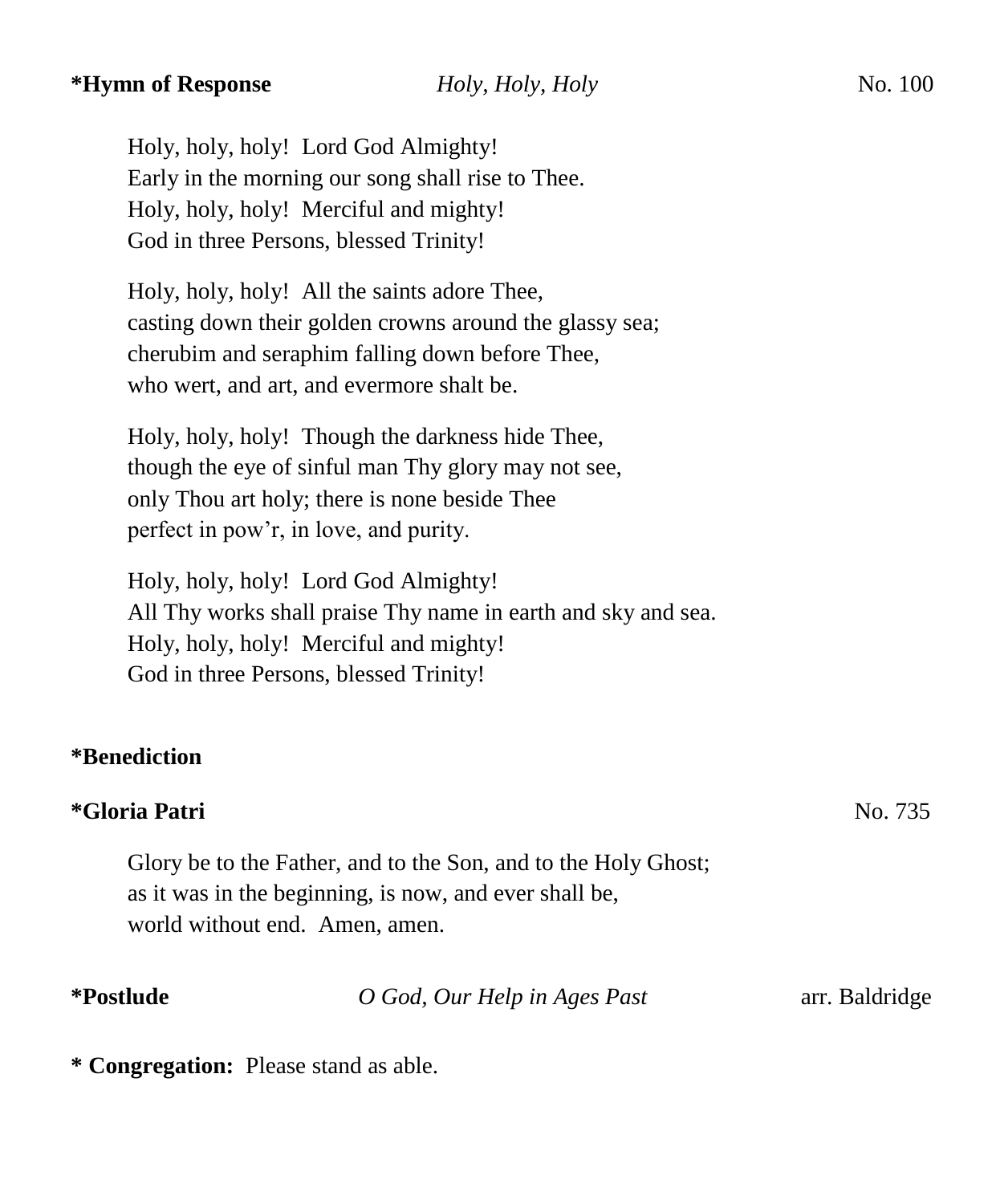### **Organ** Sandy Schoon **Scripture Reading & Intercessory Prayer** Bruce Stoltzfus, Elder

# **Weekly Calendar DATE TIME EVENT SUN 12/30** 10:30 AM Worship Service **SUN 1/06** 9:00 AM Opening Exercises 9:15 AM Sunday School 10:30 AM Worship Service & The Lord's Supper

### **Important Upcoming Events**

| <b>WED 1/30</b>   | 6:30 PM   | <b>Annual Corporation Meeting</b>              |
|-------------------|-----------|------------------------------------------------|
| <b>THURS 2/07</b> | 6:30 PM   | Dave Ramsey's Financial Peace University Class |
| <b>SAT 2/09</b>   | 6:30 PM   | <b>Annual Variety Show</b>                     |
| <b>SUN 2/24</b>   | $6:00$ PM | Carry-in dinner with missionary Tracy Dager    |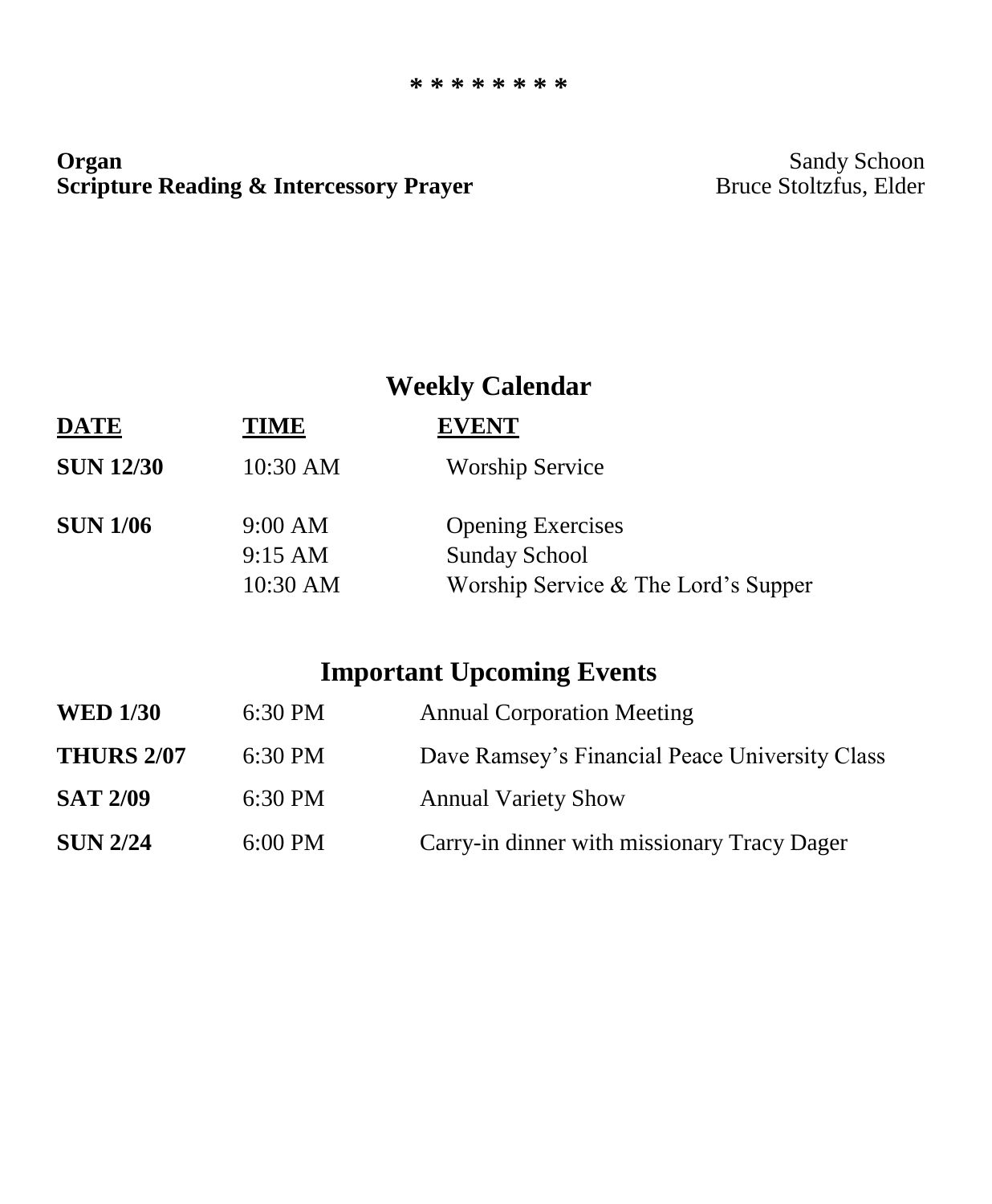## **Serving the Lord**

|                     | 12/30         | 1/06        | 1/13                |
|---------------------|---------------|-------------|---------------------|
| S.S. Nursery        | No S.S.       | J. Marshall | B. Schoon           |
|                     | L. Martin,    | J. Rogers,  | C. Tuitman,         |
| <b>AM Nursery</b>   | Chrissa M.    | Grace V.    | Alanna T.           |
| Greeters            | Jackson G.    | Lindborg    | DeGroot             |
| <b>Bring Treats</b> | Farewell Cake | Lash        | O'Neal              |
| Server & Clean-Up   | Farewell Cake | Lash        | O'Neal              |
| Audio               | L. Marshall   | J. Martin   | <b>B.</b> Armstrong |
| Elder of the Week   | Stoltzfus     | Yon         | Schoon              |



# **January Birthdays & Anniversaries**

| 1 <sup>st</sup> Katherine Rehbein | 3 <sup>rd</sup> Jackson Greene                 | 8 <sup>th</sup> Becky Schoon |
|-----------------------------------|------------------------------------------------|------------------------------|
| 9 <sup>th</sup> Chris Martel      | $9th$ Jeff Wiseman $10th$ Jonathan Vanderstar  |                              |
| 13 <sup>th</sup> Mildred Harreld  | $20th$ Cordelia Armstrong $27th$ Mary Ann Pals |                              |
| $29th$ Robbin Kern                | $30th$ Jessica Marshall                        |                              |

15<sup>th</sup> Glenn & Emily Katayama